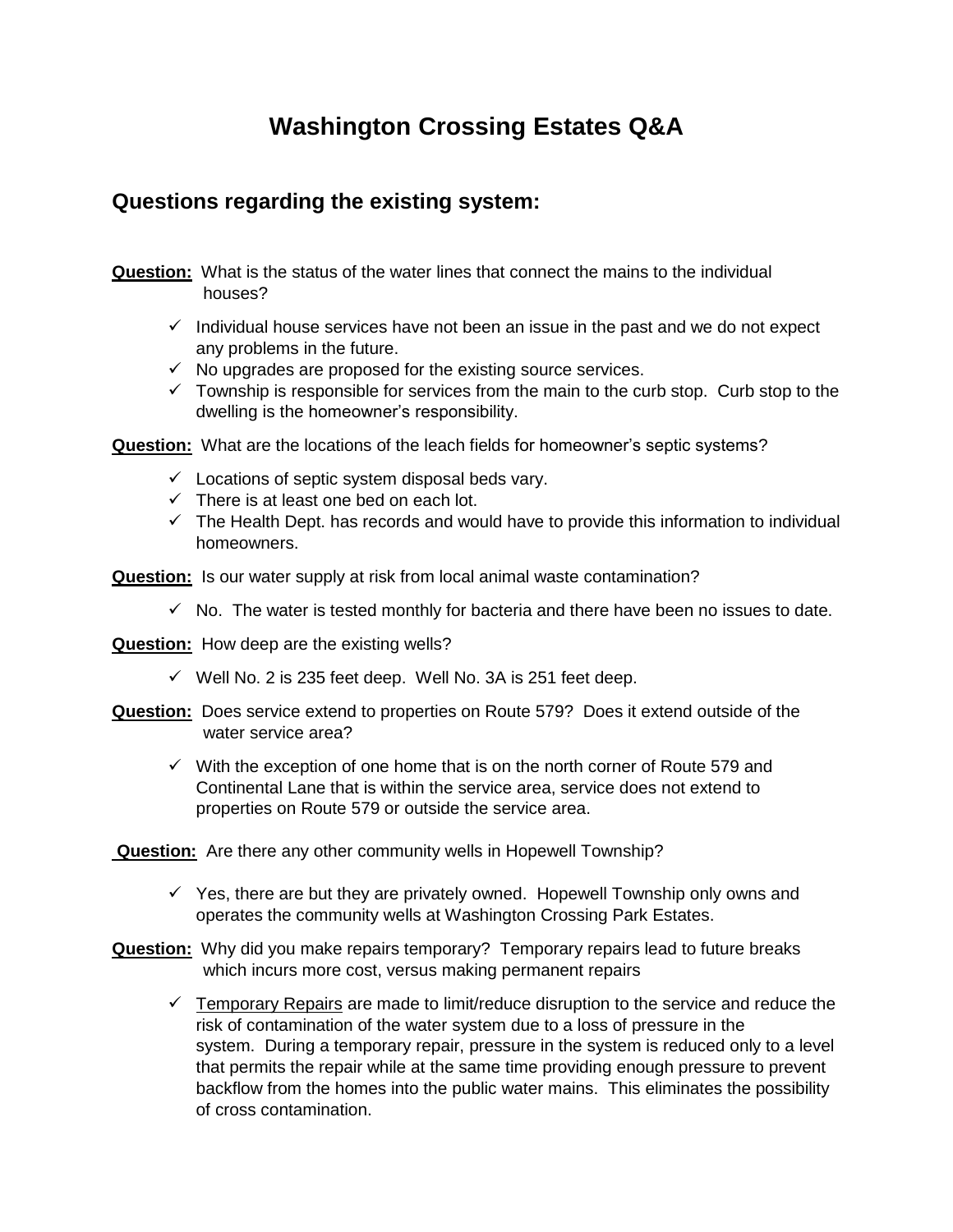$\checkmark$  When a permanent repair is done it requires that the system be shut down. Once shut down a portion of the existing main is cut and removed. During this shut down water from appliances within the affected homes (hot water heaters, boilers, sinks, etc.) will drain back into the public water mains and can cause cross contamination of the system. When the repair is complete, the affected portion of the system will then need to be decontaminated, flushed and tested. The affected homes will also need to be flushed and tested. During the time of repair and until negative tests results are received, a "Boil Water Advisory" will be issued to the houses affected. There is no water available to the homes during a permanent repair as the system is shut down in the affected area.

#### **Questions regarding upgrades to the system:**

**Question:** Do you have adequate space for a water storage tank?

- $\checkmark$  Yes. The location of the existing water plant has the space to accommodate a tank and due to its elevation would be a desirable location.
- **Question:** Can the township mandate connection by all properties in the water service area?
	- $\checkmark$  Currently the Township does not mandate that all residents in the service area connect to the public water system.
	- $\checkmark$  An ordinance would be required to make this mandate.
- **Question:** Why are we upgrading a working system?
	- $\checkmark$  The system is 54 years old and it is experiencing an increasing number of failures.
	- $\checkmark$  System outages are going to increase.
	- $\checkmark$  Repairs previously made are temporary and will eventually need to be made permanent.
	- $\checkmark$  The standard diameter for a water main has increased from 6 inches to 8 inches so while this project is a replacement project the mains would be upgraded to the new standard.
- **Question:** What is the best material for mains to be constructed from (ductile iron/PVC)? Which product has the longest life? Which is the easier to install?
	- $\checkmark$  Ductile iron pipe (DIP) will provide the longest service life given the soil conditions that exist and is the industry standard.
	- $\checkmark$  DIP is currently proven to have a longer service life as polyvinyl chloride (PVC) is a newer material and it has not been tested under long term conditions.
	- $\checkmark$  Installation methods of DIP and PVC are similar. The only difference is the weight of the pipe with PVC being lighter.
	- $\checkmark$  Either of these options is acceptable in the industry
- **Question:** Who or what regulation has mandated our water system to be completely upgraded to the highest existing standards and is there a grandfather clause?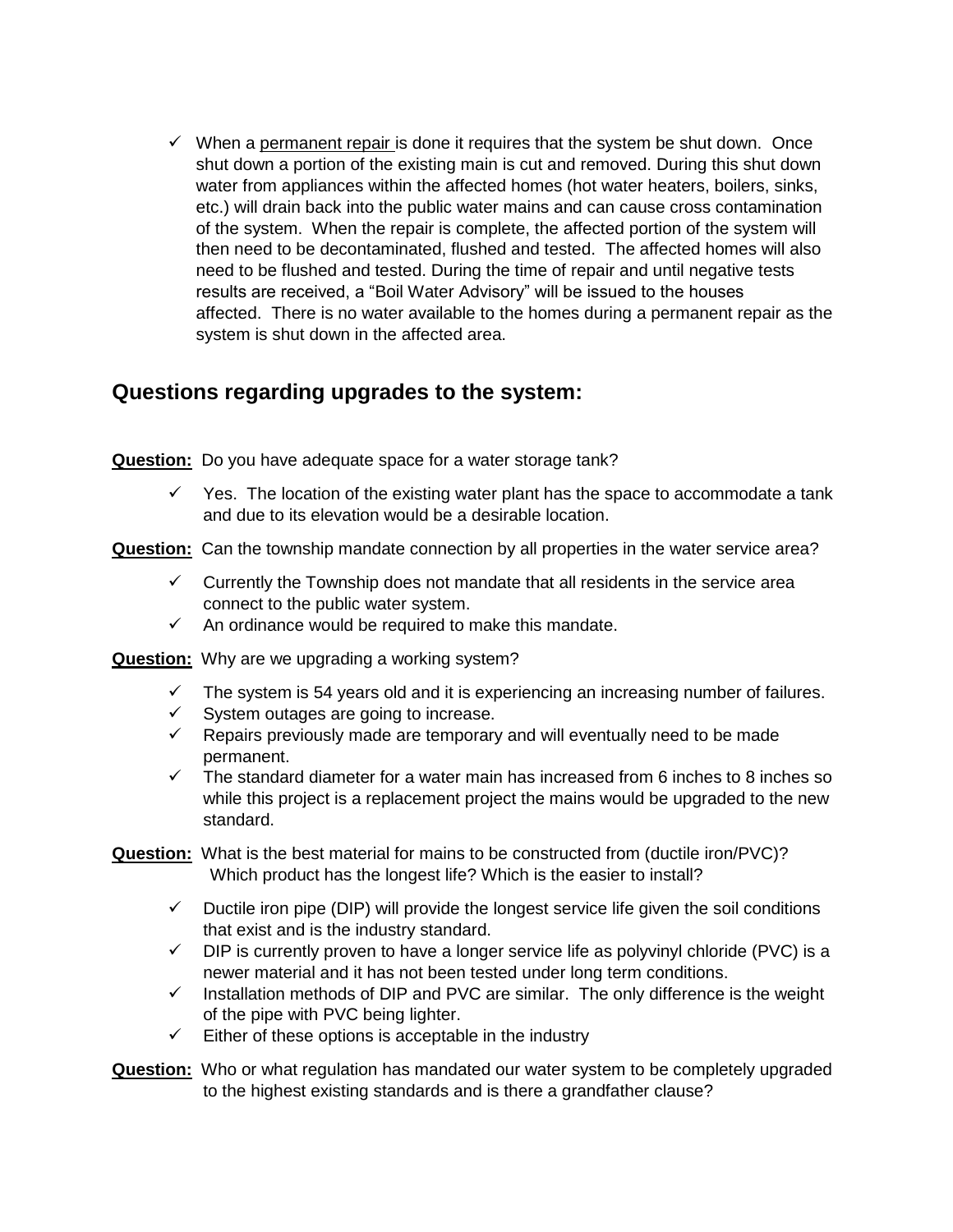- $\checkmark$  NJDEP Bureau of Water System Engineering regulates the system under N.J.A.C. 7:10-11.10. There is no current mandate to upgrade the system. NJDEP does not require a permit for water main replacements that are under 3000 feet in length. Any replacement of 3000 feet or more would require a permit and would be subject to all current NJDEP regulations.
- $\checkmark$  The entire system is approximately 10,818 feet. The portion of Nathanial Green that would not be replaced totals 2,618 feet. The remaining 8,200 feet is part of the proposed replacement project.
- $\checkmark$  The most significant compliance issue for the system is its required domestic storage capacity. NJDEP requires 25,000 gallons of domestic storage. The system currently has a capacity between 13,000 and 15,000 gallons.
- $\checkmark$  It is possible for NJDEP to issue a waiver of this requirement.

**Question:** How will water be supplied to residents during the shutdown to replace the pipes?

- $\checkmark$  Temporary water mains will be installed on the surface of the ground during construction.
- **Question**: How will children safely walk to the school bus stop?
	- $\checkmark$  Children will be provided with a safe path to all bus stops during construction. All excavation will be protected and covered.
- **Question:** What is the full scope of the water main replacement project (i.e., what streets will be included and in what phase and time frame)? The letter mailed to homeowners included estimates for Areas C & D, but at the information session there were further phases mentioned.

The proposed main replacement project has been broken down into 4 phases as follows:

- $\checkmark$  Phase A Includes main replacement on George Washington Drive and State Park Drive between George Washington Drive and Nathaniel Green Road.
- $\checkmark$  Phase B Includes main replacement on State Park Drive between Grenloch Drive and Nathaniel Green Road. Replacement of the 3" main within the easement to the rear of State Park Drive is also included in this phase.
- $\checkmark$  Phase C Includes main replacement on McKonkey Way and Continental Lane between the newer development and McKonkey Way.
- $\checkmark$  Phase D Includes main replacement on Continental Lane between Route 579 and McKonkey Way, Reigate Way and Grenloch Drive.
- **Question:** Does Phase 1 (C &D) and Phase 2 (A&B) include all phases of this project, reflecting the bottom line cost?
	- $\checkmark$  The proposed main replacement project includes 2 phases.
		- o Phase 1 (C&D) at an estimated cost of \$340,000.00
		- o Phase II (A&B) at an estimated cost of \$390,000.00
	- $\checkmark$  An additional phase would be required to address system storage for firefighting at an estimated cost of \$295,000.00.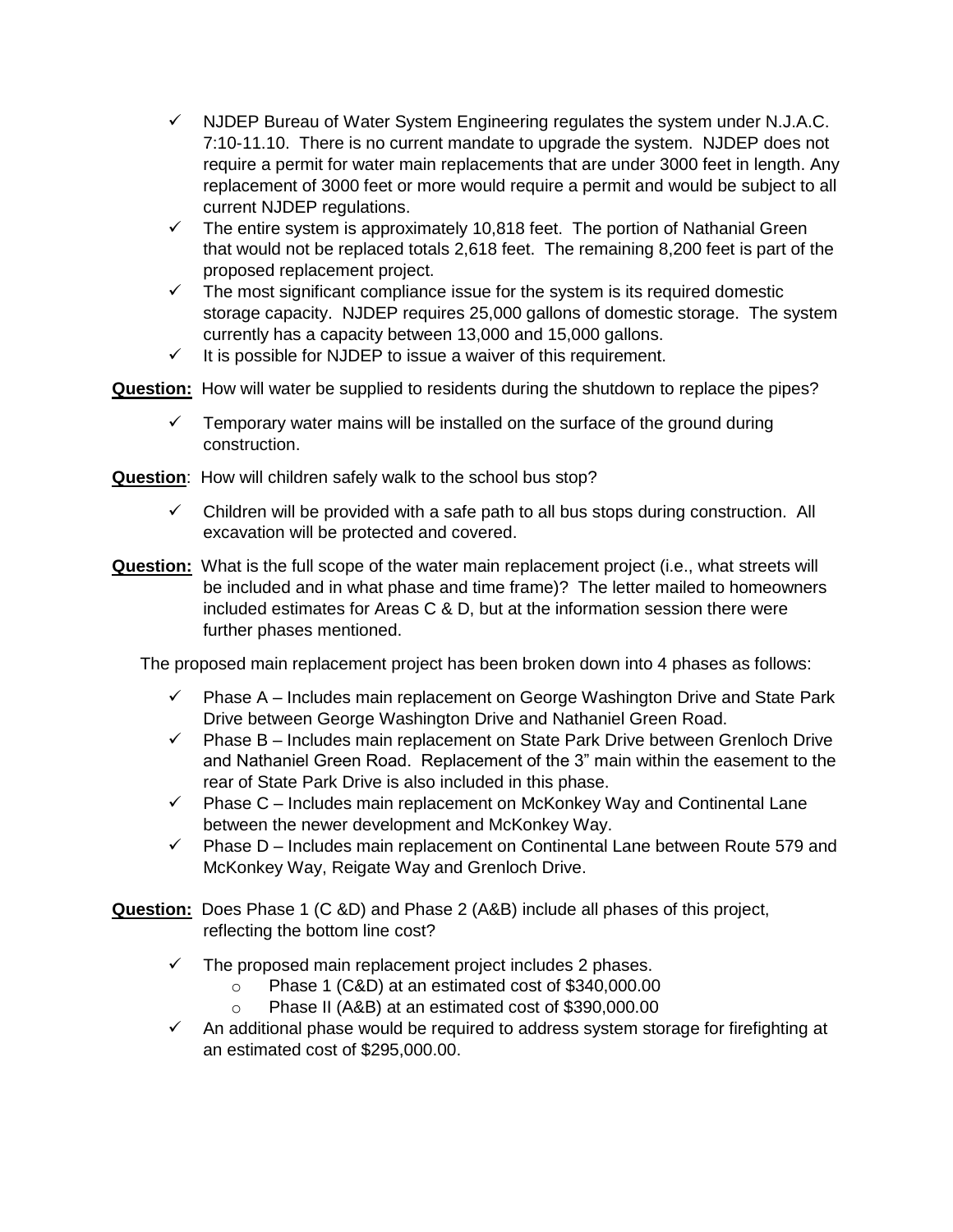- **Question:** When the township dissolves our management and sells to a private company will it then be overseen by the State of NJ Dept. of Utilities?
	- $\checkmark$  If the system is sold to a private company, it will be regulated and overseen by the Board of Public Utilities or BPU. The BPU oversees all private water companies, and oversees all public utilities that provide water service to more than 1,000 customers N.J.A.C. 14:9-1.2

### **Questions regarding financing:**

**Question:** What will be the estimated increase in water rates to cover the \$2,000,000 debt?

- The current annual budget of the water utility approximately \$75,000.
- $\checkmark$  The current project consists of three parts totaling \$1,025,000.00. These parts may all be undertaken or only a portion of them.
- $\checkmark$  A pro forma debt service schedule that reflects a financing of \$1,000,000 at 4% over 40 years is included at the end of this Q&A.
	- It should be noted that it will be difficult to finance for 40 years in the current market
- $\checkmark$  The interest rate may vary depending on the market and perhaps availability of lower cost financing through the New Jersey Infrastructure Bank.
- $\checkmark$  Assuming there are 105 users who will repay \$1,000,000 of debt, the annual debt service average is about \$55,000 a year. If you divide that by 105 users, it is approximately \$525 per year per user over 40 years. This example does not consider any alternate means of financing that may be available.
- **Question**: How will bonds be repaid? Will there be a flat fee changed to the home owners? Will replacement be based on consumption of current rate? Is there an estimate of new rate?
	- $\checkmark$  One option is that the debt service on the bonds will be paid by the ratepayers embedded in the rate.
	- $\checkmark$  The rate structure could change to provide a base rate that included the appropriate repayment of capital costs per end user.
	- $\checkmark$  If there was a special assessment instead, then it would be paid by the special assessment in addition to whatever the rates are excluding debt service.
	- $\checkmark$  The Township would engage the services of a financial advisor to best structure the repayment of the debt over the life of the issue.
	- $\checkmark$  A new rate structure will be developed with the assistance of a Financial Advisor. This structure will take into consideration the cost of the project and any offsetting funds that are available.

**Question:** Since we have to incur the debt do we get the right to vote?

 $\checkmark$  The Township Committee votes on all debt issuances.

**Question:** Are you going to use the escrow to reduce the bond amount?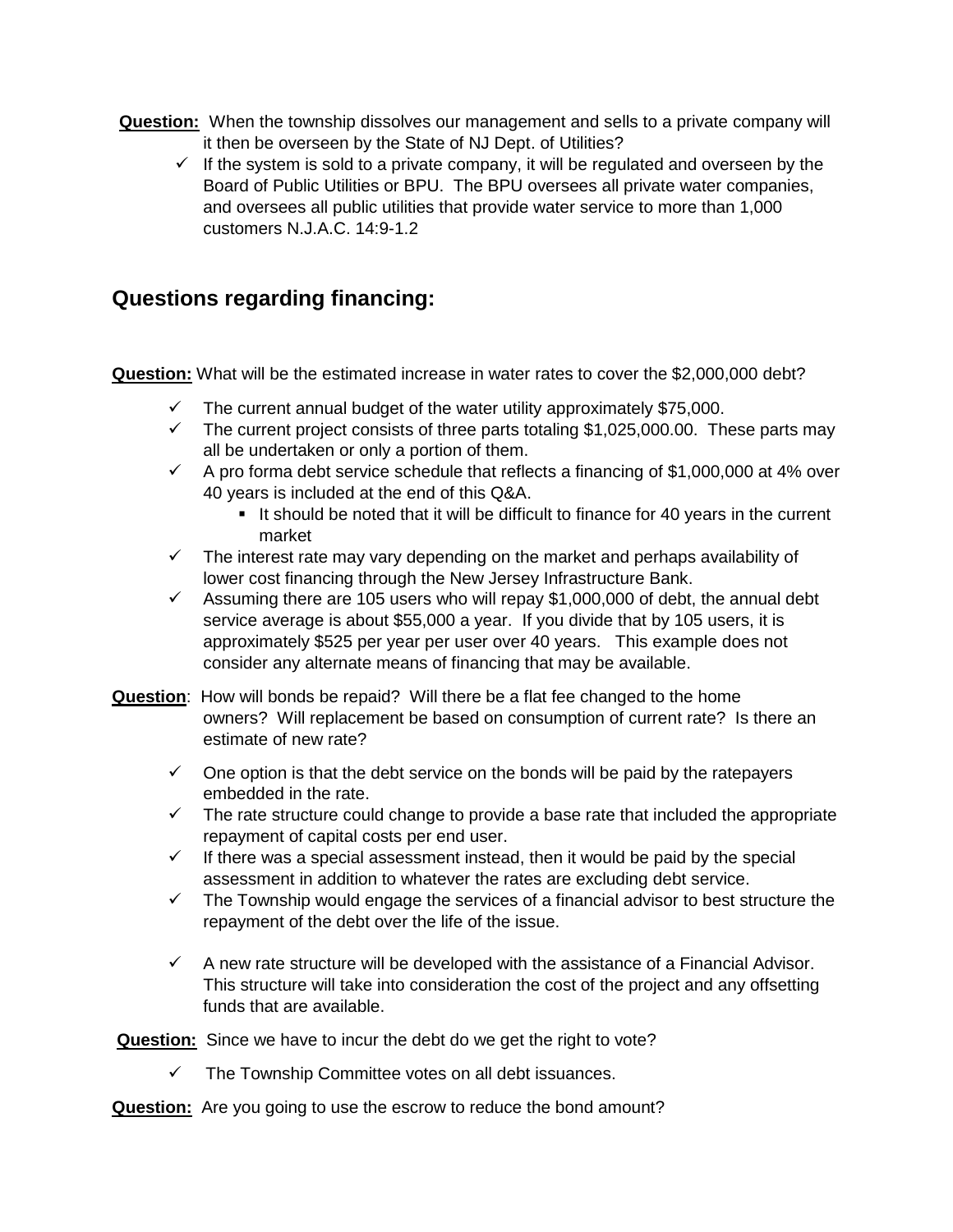- $\checkmark$  The Water Utility currently has a surplus balance of \$159K and an additional \$72K in funding in the Water Utility Capital fund.
- These funds can be used in whole or in part to offset the improvements
- $\checkmark$  Caution must be used to ensure the continued operation of the system so it would be wise to reserve some of these funds for unforeseen expenses: ie. meter replacements, collection shortfalls.
- **Question:** Can these improvements be financed through a special assessment rather than embedded in the rates?
	- $\checkmark$  The Township can specially assess the costs of these improvements.
	- $\checkmark$  The assessment is not the actual cost but the "benefit" conferred to the property from the improvement as determined by the Assessor.
	- $\checkmark$  If the benefit conferred is determined to be less than the cost the difference is made up by the taxpayers of the Township.
- **Question:** What is the process if the Township decides to sell the system? You referenced an "auction" process.
	- $\checkmark$  NJSA 40:62-1 et seq. sets up the process which requires a public sale to the highest bidder which is then subject to a referendum of the voters in the Township (not just the properties comprising the utility).
	- $\checkmark$  NJSA 40:62-3.1 provides that the public sale and referendum requirements do not apply if the utility system being sold serves less than 5% of the population of the municipality, in which case the sale could occur through an RFP or a negotiated sale.

## **Questions regarding fire suppression:**

- **Question:** Is it necessary to update our system to comply with the current fire regulations as well as the domestic ones? Who decides this?
	- $\checkmark$  No because it was never intended to be anything other than a domestic water system.

#### **Question:** Can the existing [water] system be used for fire suppression?

- $\checkmark$  No, the existing water system was never designed for use in fire suppression.
- $\checkmark$  System lacks the volume (Capacity) to provide fire suppression water. Minimum required is 1500 gallons per minute at 20 pounds per square inch for a two-hour duration.

**Question:** Is the creek along Nathanial Green an alternate water source for fire

suppression?

 $\checkmark$  No, the water source is not accessible for fire apparatus to use.